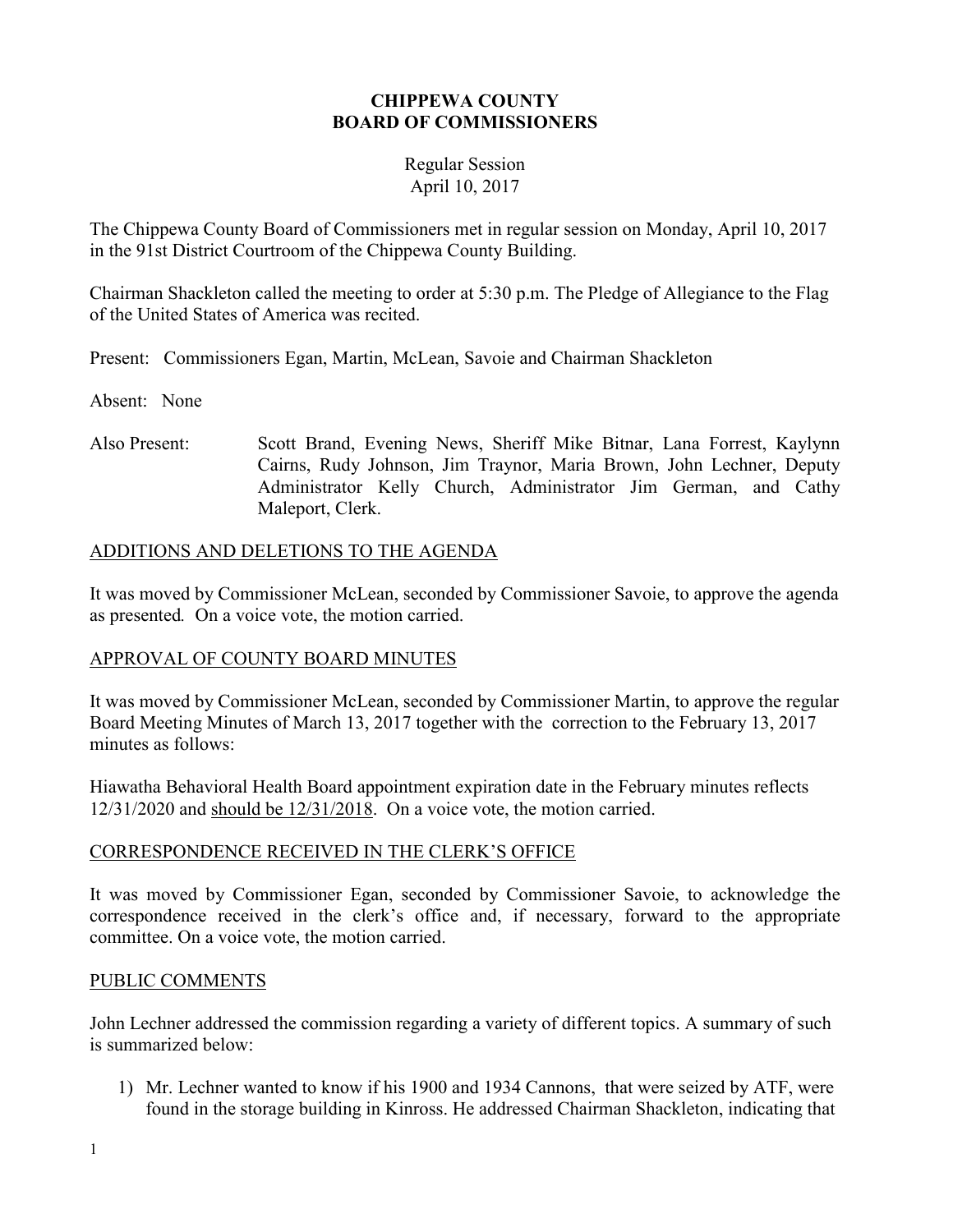it was his belief that only he had access to that building and wanted to know if the cannons were found. Chairman Shackleton reminded Mr. Lechner that he can make his comments; however, there is not a discussion during public comments. He went on to say he wanted to know what is in that building and if his cannons are there, he wanted them back.

- 2) Mr. Lechner indicated he received a bill for \$8,000.00 for the Peppler matter. He indicated that he tried to contest the bill; however, the Judge said that it was a good bill. He stated "I'm a long ways from being done with Peppler" and indicated that he is not going to stop, and that, the bill for Peppler, is going to be a lot more than \$8,000.00.
- 3) Mr. Lechner discussed an issue with referencing Commissioner Savoie together with members of the sheriffs' department which started with his excavator that was taken, and he believes they had no right to take it. He indicated he had a conversation with Mr. Bitnar and later Mr. Bitnar denied the conversation. He went on to say that Mr. Peppler *(former prosecutor*) chose to charge him with five felonies that he held onto until December 12, 2012, three days after he was sentenced to prison for 51 months for having explosives. He discussed charges being nolle prosequi and having to sit in prison for three more years for these lies.
- 4) Mr. Lechner indicated that Bruce Wagner accused him and his son of flying drugs from Cuba to Canada.
- 5) He also spoke of a lady who issues permits and that this lady indicated he never had a permit. He indicated she was lying about this.
- 6) He indicated that Christopher Reeves sent him a letter stating that he had a permit for blasting agents and high explosives and was a responsible person. He went on to say, yet he spent 51 months in prison because of lies. Every time you turn the TV on the news it's about some politician lying. He went on to say, I'm not going to win, but I'm not going to stop either; I'm going to cost the tax payers so much money they're going to ask you what's going on, why are you letting these people lie. He asked the Commission to ask the following questions when paying the bills that are forthcoming or already here.
	- o Why are we doing this?
	- o Why did we put that man in prison?
	- o Why do we have hundreds of thousands of people in prison?
- 7) Mr. Lechner spoke of his conditions in prison.
- 8) He spoke of the Government being stupid. He stated they would put any person in here in prison for telling a lie; but the government, there's no end to it.

Other statements made:

- The Government lies and they lie because they have a suit on. He goes to school to learn to lie.
- Thank you for allowing me to go over my five minutes and indicated that Ms.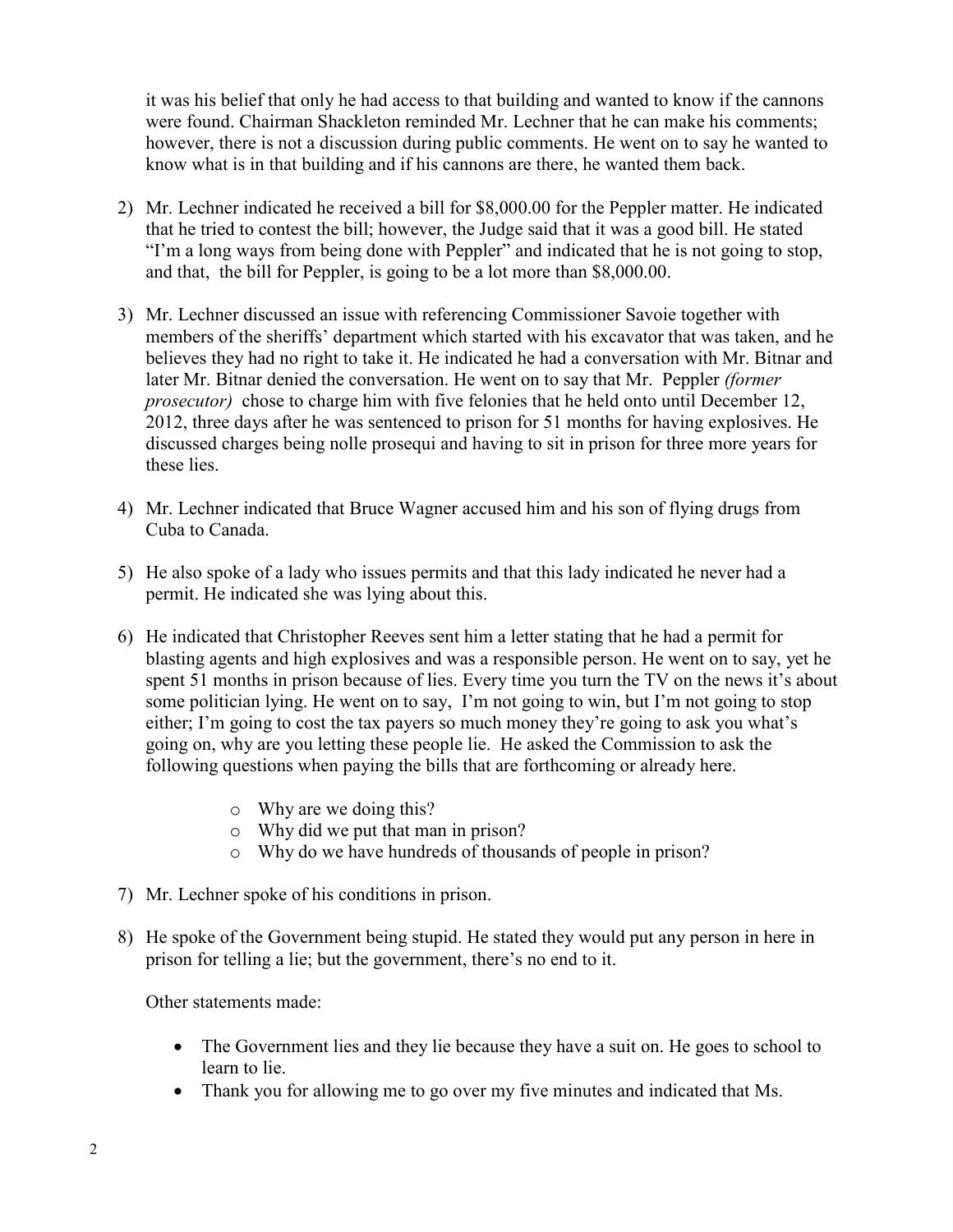Kennedy is the best person in the county and wished everyone was as honest as her.

ADMINISTRAOTR'S REPORT**–** Jim German, given for informational purposes only – *no action items*.

## NEW BUSINESS

## **A) Resolution 17-9 Revise Medicare Prescription Drug Bill of 2003**

It was moved by Commissioner McLean, seconded by Commissioner Martin, to adopt Resolution 17-9 as follows:

## **RESOLUTION NO. 17-09 RESOLUTION TO REVISE MEDICARE PRESCRIPTION DRUG BILL OF 2003**

**WHEREAS**, health care costs continue to rise for all Americans and, for some Americans, this increase can be devastating; and

**WHEREAS**, Medicare is the focus of many lawmakers who portray it as an "entitlement" program that costs the Treasury too much money. Technically, the term "Entitlement" is correct but it has an unfortunate connotation; and

**WHEREAS**, Medicare is an essential medical plan that millions of seniors and disabled individuals depend upon to stay alive. Medicare is not a gift, as the term "entitlement" suggests. Many of the beneficiaries have worked their entire adult life and paid into the system in order to receive this crucial medical plan; and

**WHEREAS**, due to spiraling costs largely associated with the price of prescription medications, our elected officials find themselves passing on increased costs to those who can least afford that increase, namely senior citizens and disabled individuals who are on Medicare's Part D Drug Program; and

**WHEREAS**, when congress enacted Medicare Prescription Drug Bill they enacted a law that does not allow Medicare to negotiate with pharmaceutical companies for drug prices the way Medicaid and the Veterans Administration does; and

**WHEREAS**, one economist, Dean Baker, estimates that Medicare could have saved approximately \$332 billion dollars between 2006 and 2013 (approximately \$50 billion a year) had the Department of Health and Human Services been permitted to negotiate prices of drugs with the drug companies, as federal agencies do in other programs; and

**WHEREAS**, rising prescription drug costs have been the primary reason for the increase in health benefit costs; and

**WHEREAS**, the increasing cost of prescription drugs and outrageous profits made by pharmaceutical companies is a systemic problem that significantly affects our state and our nation. It deserves non-partisan effort; and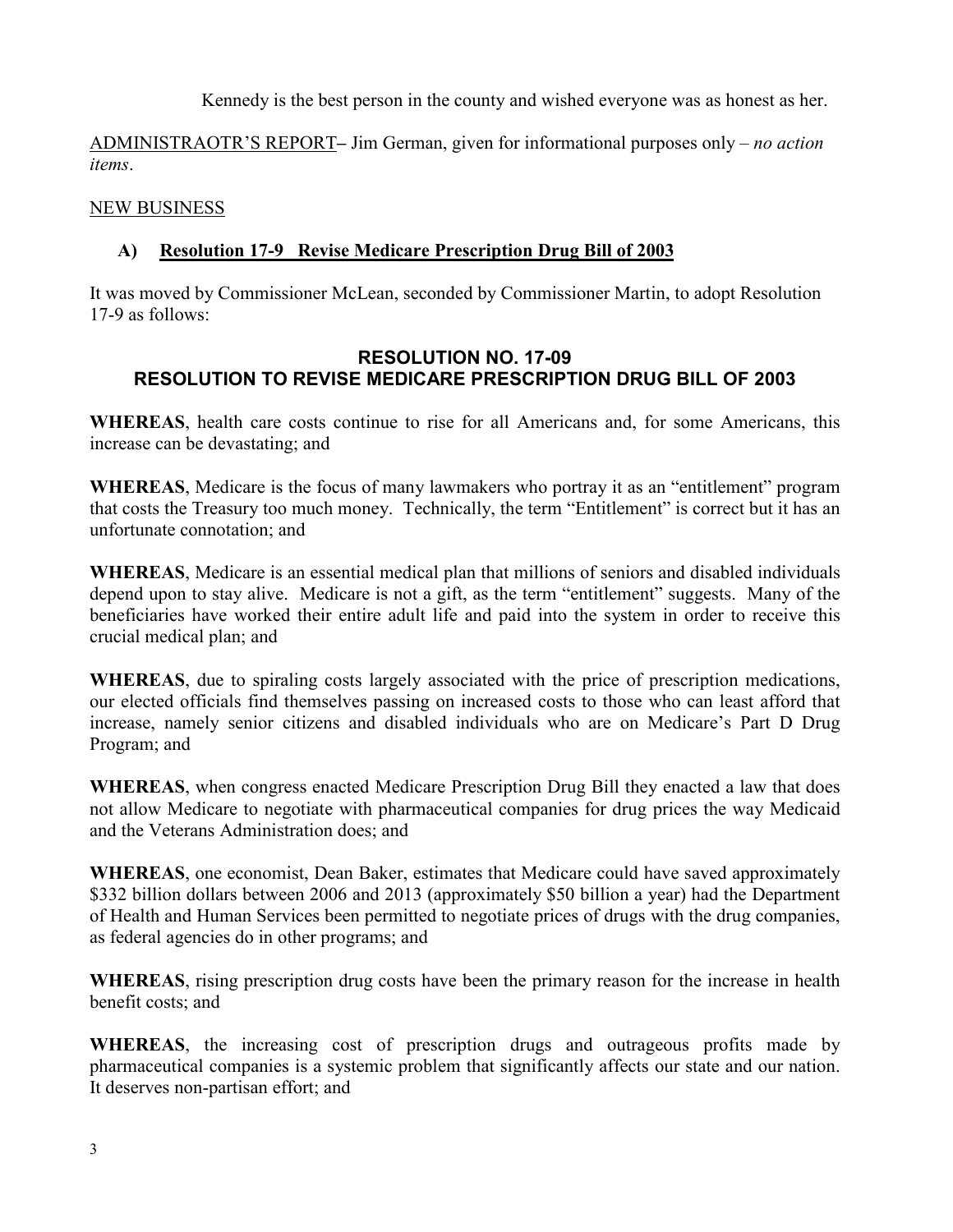**WHEREAS**, we must prevent our elected officials from balancing the budget on the backs of those who can least afford it, the elderly and disabled. Increases in premiums and drug costs are unacceptable ways to deal with a flawed Medicare Prescription Drug Bill; and

**WHEREAS**, we must preserve the Medicare program as is currently exists and to do so requires immediate action to cut unnecessary costs, particular in the area of prescription drug coverage; and

**WHEREAS**, we must revise the Medicare Prescription Drug Bill of 2003 to allow negotiating lower drug prices and the importation of identical, cheaper, drugs from Canada and elsewhere; and

**WHEREAS**, we cannot allow the previously approved bill to stand as adopted at the risk of having the Medicare program be the cause of a staggeringly increasing deficit which will require tax increases or cuts to the rest of the government, nor can we allow the continuance of price increases to our citizens, which may cause many to contemplate discontinuing medically necessary drugs in order to pay their bills, heat their homes and have food on the table.

**THEREFORE BE IT RESOLVED** that the Chippewa County Board of Commissioners goes on record urging our legislators to immediately commence the process of revising the Medicare Prescription Drug Bill of 2003 to allow negotiating lower drug prices and the importation of identical, cheaper drugs from Canada and elsewhere; and

**BE IT FURTHER RESOLVED** that a copy of this resolution be forwarded to our area Federal and State Legislators, the National Association of Counties, the Michigan Association of Counties and the other Michigan Counties.

A VOTE WAS TAKEN AS FOLLOWS

AYES: Scott Shackleton, Don McLean, Jim Martin, Conor Egan and Bobby Savoie

NAYS: None

## **RESOLUTION DECLARED ADOPTED.**

## **B) Resolution 17-10 April is Sexual Assault Awareness Month**

It was moved by Commissioner Savoie, seconded by Commissioner Egan, to adopt Resolution 17- 10 as follows: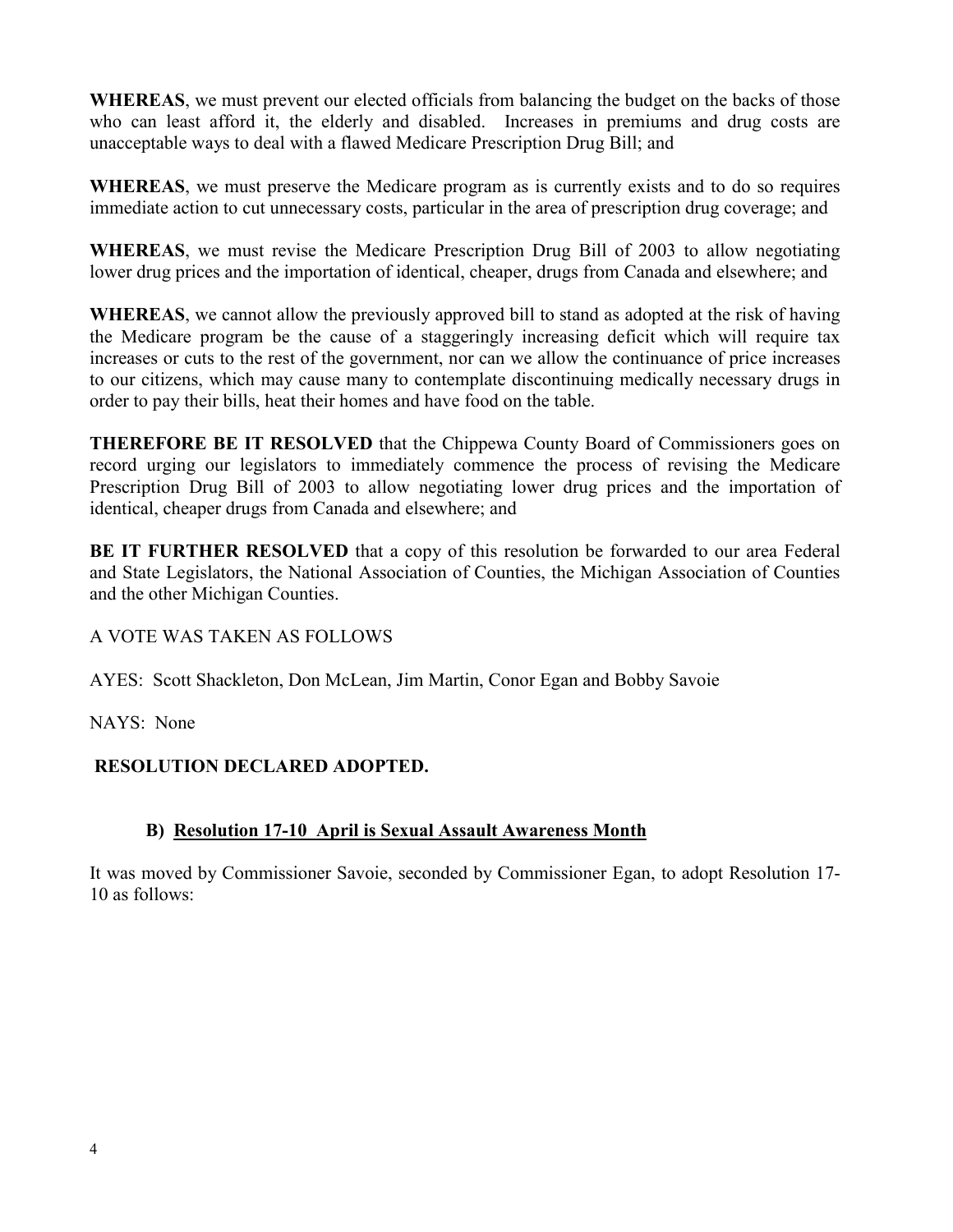

# **Sexual Assault Awareness**

# **Proclamation 17-10**

# **April is Sexual Assault Awareness Month**

WHEREAS, the statistics surrounding sexual assault are staggering with 1 in 6 women and 1 in 33 men experience sexual assault at some point during their life; sexual assault affects women, children and men of all racial, cultural and economic backgrounds; and

WHEREAS, in addition to the immediate physical and emotional costs, sexual assault may also have associated consequences of post-traumatic stress disorder, substance abuse, depression, homelessness, eating disorders and suicide; and

WHEREAS, sexual assault can be devastating for not only the survivor, but also for the family and friends of the survivor; at the Diane Peppler Shelter victims are provided help to rebuild and rejuvenate their life after this experience by providing them services like counseling, legal help, housing assistant, shelter, and so much more and

WHEREAS, no one person, organization, agency or community can eliminate sexual assault on their own, but we can work together to educate our entire population about what can be done to prevent sexual assault, support victim/survivors and their significant others, and increase support for agencies providing services to victim/survivors; and

 WHEREAS, Sexual Assault Awareness Month provides an excellent opportunity for citizens to learn more about preventing sexual violence, and to hopefully increase the number of conversations our community can have about healthy relationships;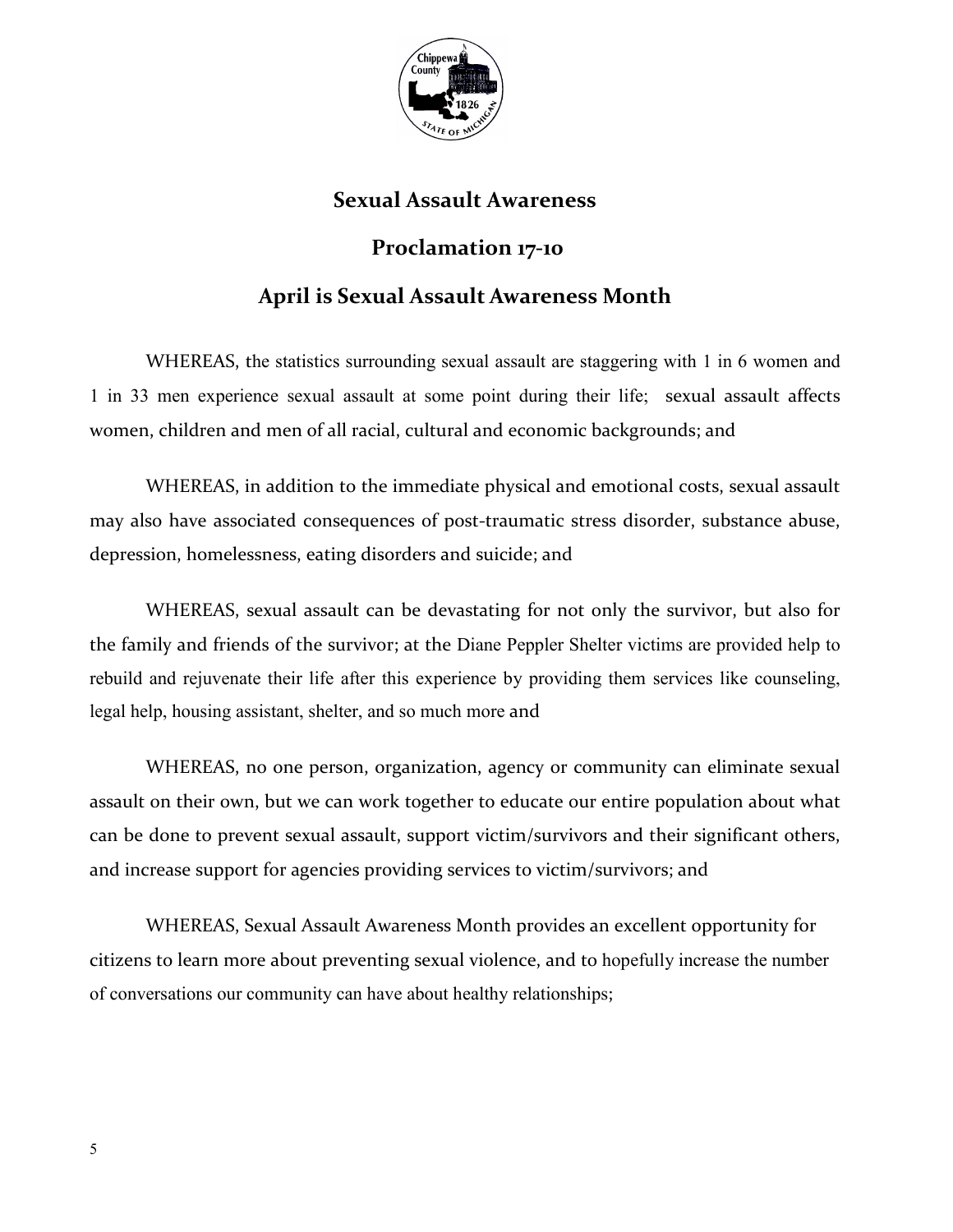NOW THEREFORE be it, Resolved, That we, the Chippewa County Board of Commissioners, do hereby proclaim the month of April, 2017, as Sexual Assault Awareness Month in Chippewa County.

A roll call vote was taken as follows:

Yeas: Commissioners Egan, Martin, McLean, Savoie and Chairman Shackleton

Nays: None

#### **THE RESOLUTION WAS DECLARED ADOPTED**.

#### STANDING COMMITTEE REPORTS

# **PERSONNEL/EQUALIZATION AND APPORTIONMENT/TRANSPORTATION/HEALTH & SOCIAL SERVICES**

Chair – Commissioner Egan April 5, 2017

## **CCHD FLOW CART**

A discussion took place on changes to the County flow chart as the Board of Health was dissolved. CCHD Administration is now reflected on the Chart to report to County Administration. A discussion ensued.

It was moved by Commissioner Egan, seconded by Commissioner Martin, to approve the new flow chart reflecting the change that CCHD reports to the County Administration, that the names be removed from the chart and put into another easier to update format and supplied to the Commission periodically. On a voice vote, the motion carried.

#### **2017 County Equalized Values**.

Equalization Director Kennedy reviewed the process of arriving at equalized values, including land value, economic condition factor, appraisal, and sales studies, the assessor and boards of review function in the process, and ultimately the role of county and state in establishing equalized value.

Kennedy went on to present the 2017 County Equalized Values. The total 2017 Equalized Value for the county is \$1,335,561,219 (see page 1 of Equalization Report).

She explained that the values presented on the report are the basis for completing the State required forms which must be completed and sent to the State before the end of April. The equalization process and the valuations presented were discussed in detail.

It was moved by Commissioner Egan, seconded by Commissioner Savoie, that the equalized values as presented by Equalization Director Kennedy be adopted as reported and that all state required forms regarding same be completed and filed as required by statute. On a voice vote, the motion was carried.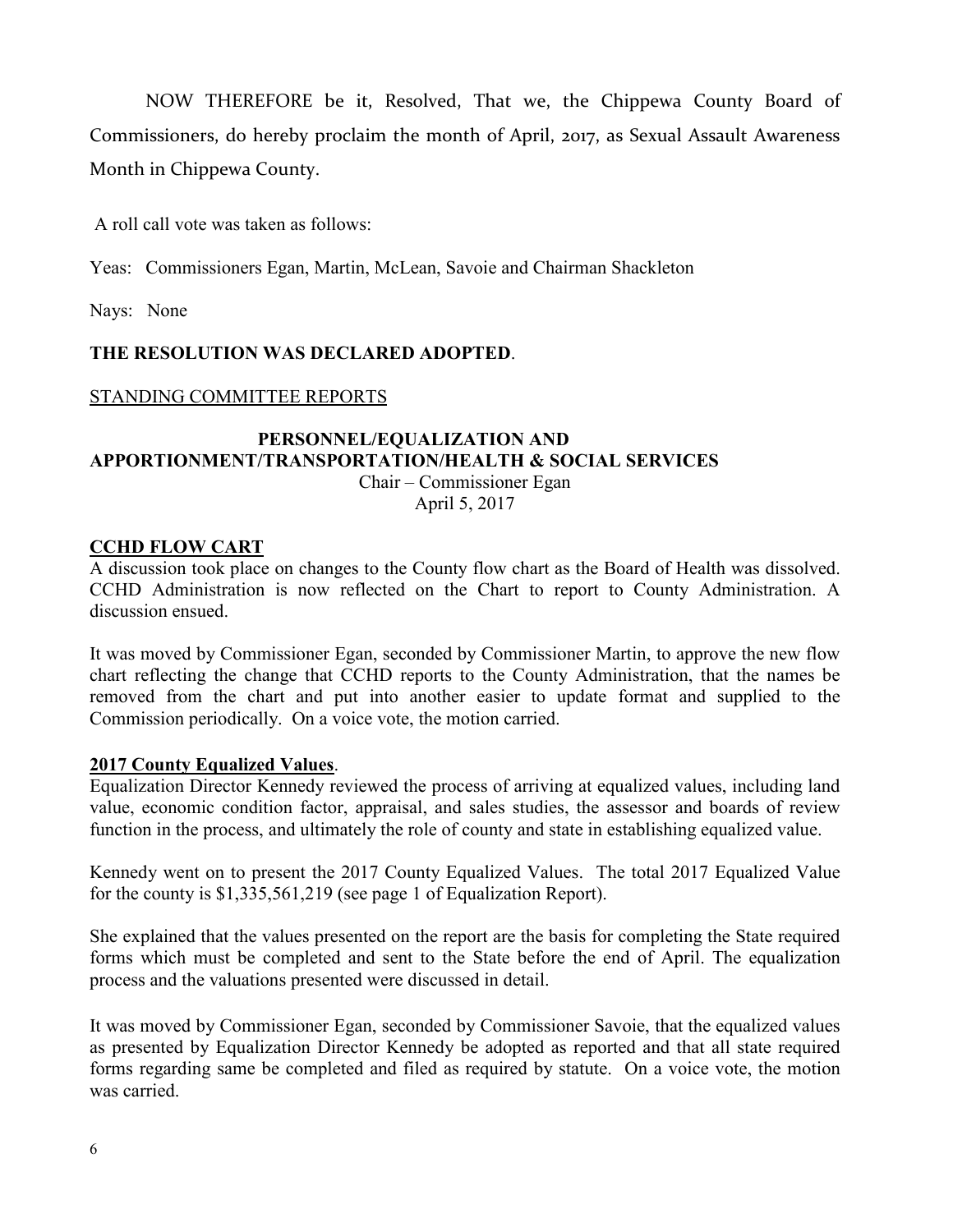## *A***genda Item: Tentative 2017 Tentative Taxable Values**

As an informational item, Equalization Director Kennedy also presented the *TENTATIVE 2017 TAXABLE VALUES* and explained the capped value formula as it relates to taxable values. It was explained that the county's projected tentative taxable value is \$1,114,404,155 which is a projected increase of \$12,247,625 over the 2016 value. The final taxable values for the county will be calculated in May, after preliminary State equalization occurs and after school operating exemption information has been provided by the local assessors.

It was moved by Commissioner Egan, seconded by Commissioner Martin, that the Tentative 2017 Taxable Values presented by Director Kennedy be accepted in the minutes. On a voice vote, the motion was carried.

## **Agenda Item: Truth in Taxation Public Hearing**

Director Kennedy reviewed the process of establishing the County's operating millage rates, the time table involved, and the necessity of holding a Truth in Taxation Public Hearing at the June  $12<sup>th</sup>$ meeting of the County Board of Commissioners.

It was moved by Commissioner Egan, seconded by Commissioner McLean, that the information presented be accepted into the minutes and that the Truth in Taxation Public Hearing be scheduled for the June 12, 2017 meeting of the County Board, and that Director Kennedy, as soon as the necessary data is certified and compiled, submit the pertinent information to the Administrator's Office and the Board so that the hearing may proceed within the deadlines established by law. On a voice vote, the motion was carried.

#### **Agenda Item: Other items of concern**

Director Kennedy explained that continuing education requirements for certified personnel has increased to 20 hours per year and since none of the approved training is online, it is necessary to schedule staff to acquire those educational hours. The continuing education classroom courses have been scheduled to take place for all staff on April 21 and June 23 in St. Ignace which will necessitate the closing of the Equalization office to accommodate attendance of the courses. Additional training hours will be split up for staff to attend.

It was moved by Commissioner Egan, seconded by Commissioner Martin, should the need arise, and in the discretion of the Equalization Director, in order to accommodate attendance at continuing education classes, with advance notification of administration, the office may be closed to accommodate the required training. On a voice vote, the motion was carried.

It was moved by Commissioner Egan, seconded by Commissioner McLean, to accept the Personnel/Equalization and Apportionment/ Transportation/Health & Social Services Committee minutes of April 5, 2017 as presented. Commissioner McLean directed his concerns to Ms. Kennedy and asked if she would provide the answers to the following question at the next Board meeting.

- 1) How much of an increase can we expect in taxes that come to the county?
- 2) If Walmart prevails and we lose this Dark Store Issue what kind of a difference will that make in the amount that we would receive?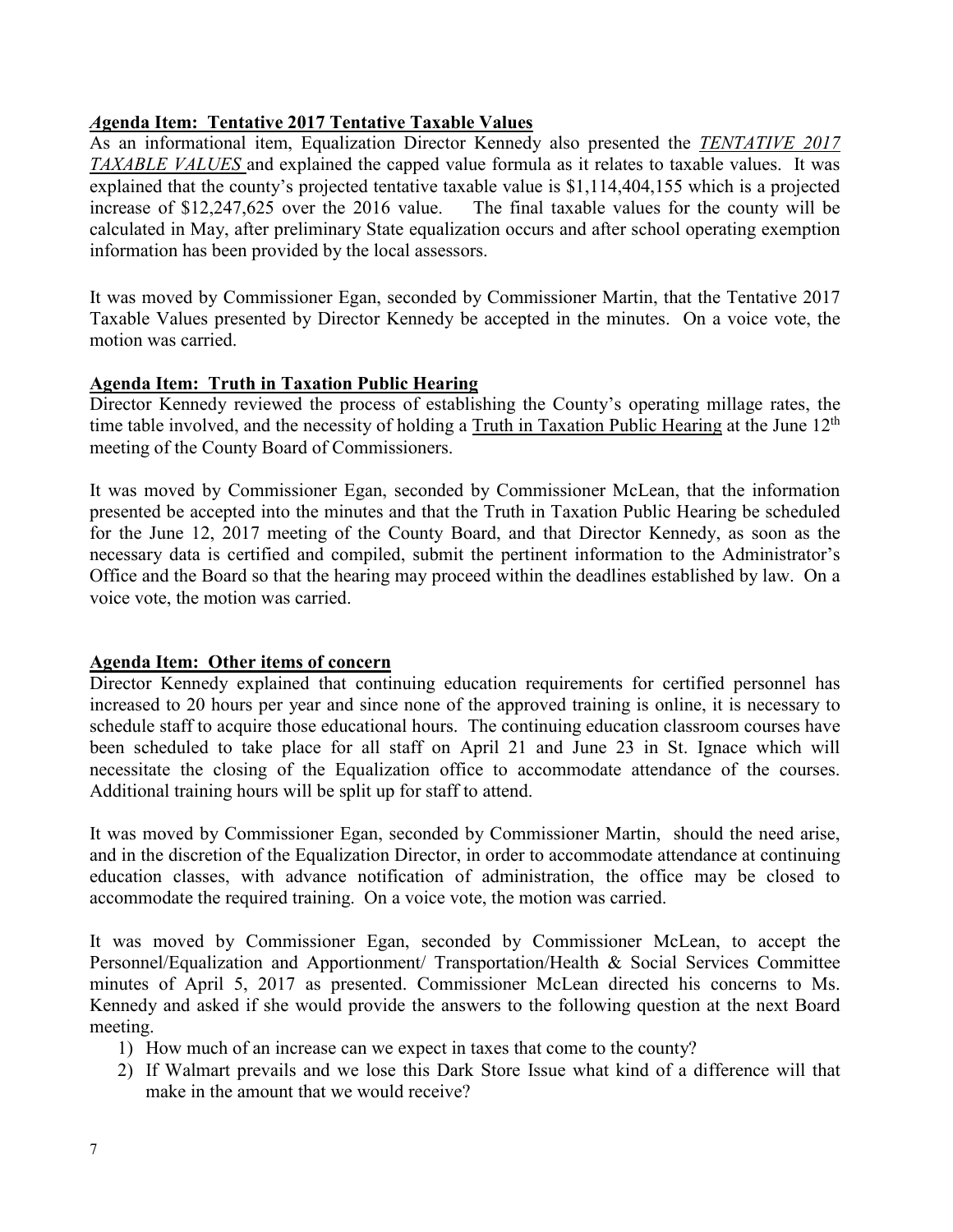On a voice vote, the motion carried.

# **FINANCE, CLAIMS AND ACCOUNTS COMMITTEE MEETING MINUTES**

Chairman Commissioner Martin – April 6, 2017

# **AGENDA ITEMS Emergency Management**

#### **Approval of Advanced EMT Course for Chippewa County EMS**

The Committee reviewed a request from OES Director Michelle Robbins to approve EMS training courses in Chippewa County. The Advanced EMT course will be open to Chippewa County EMS personnel that are presently licensed as an EMT; and pending approval from the Michigan Department of Health and Human Services. The course is \$7,645, sponsored by the Consolidated Community School Services, with a student cost of \$195. There are currently 20 students interested in taking the class.

It was moved by Commissioner Egan, seconded by Commissioner McLean, to approve the request as presented for an Advanced EMT Course for Chippewa County EMS at the cost of \$7,645 and student cost of \$195 per student. A discussion took place referencing how vital this is to our county residents. On a voice vote, the motion carried.

## **Health Department – Pink Ribbon Expenditure (approve)**

The Committee reviewed a Pink Ribbon expenditure 2017-02, which is all donated funds for those clients diagnosed with breast and/or cervical cancer requiring assistance with travel and lodging related to treatment, may apply for assistance, following policy 1.99.013.

It was moved by Commissioner Martin, supported by Commissioner McLean, to approve the Pink Ribbon expenditure 2017-02 of \$1,737.17, as presented following policy 1.99-013. A discussion took place with Commissioner McLean stating that it is extremely important that we look after this and that he appreciated what the Health Department does. On a voice vote, the motion carried**.** 

## **FINANCE - Claims and Accounts**

The Committee reviewed the bills and payroll presented for approval.

It was moved by Commissioner Martin, seconded by Commissioner Savoie, to recommend the approval of March bills and payroll as follow: the general claims totaling \$241,951.03, other fund claims \$352,168.89, payroll \$681,557.36, Health Department claims \$271,228.32 and Health Department payroll \$292,806.92; total claims \$1,839,712.52 and vouchers H-1 through H-278. On a voice vote, the motion carried.

It was moved by Commissioner Martin, seconded by Commissioner Egan, to accept the Finance Claims and Accounts Committee Meeting Minutes of April 6, 2017. On a voice vote, the motion carried.

## COMMISSIONERS REPORT ON MEETINGS AS BOARD REPRESENTATIVE AND GENERAL COMMENTS